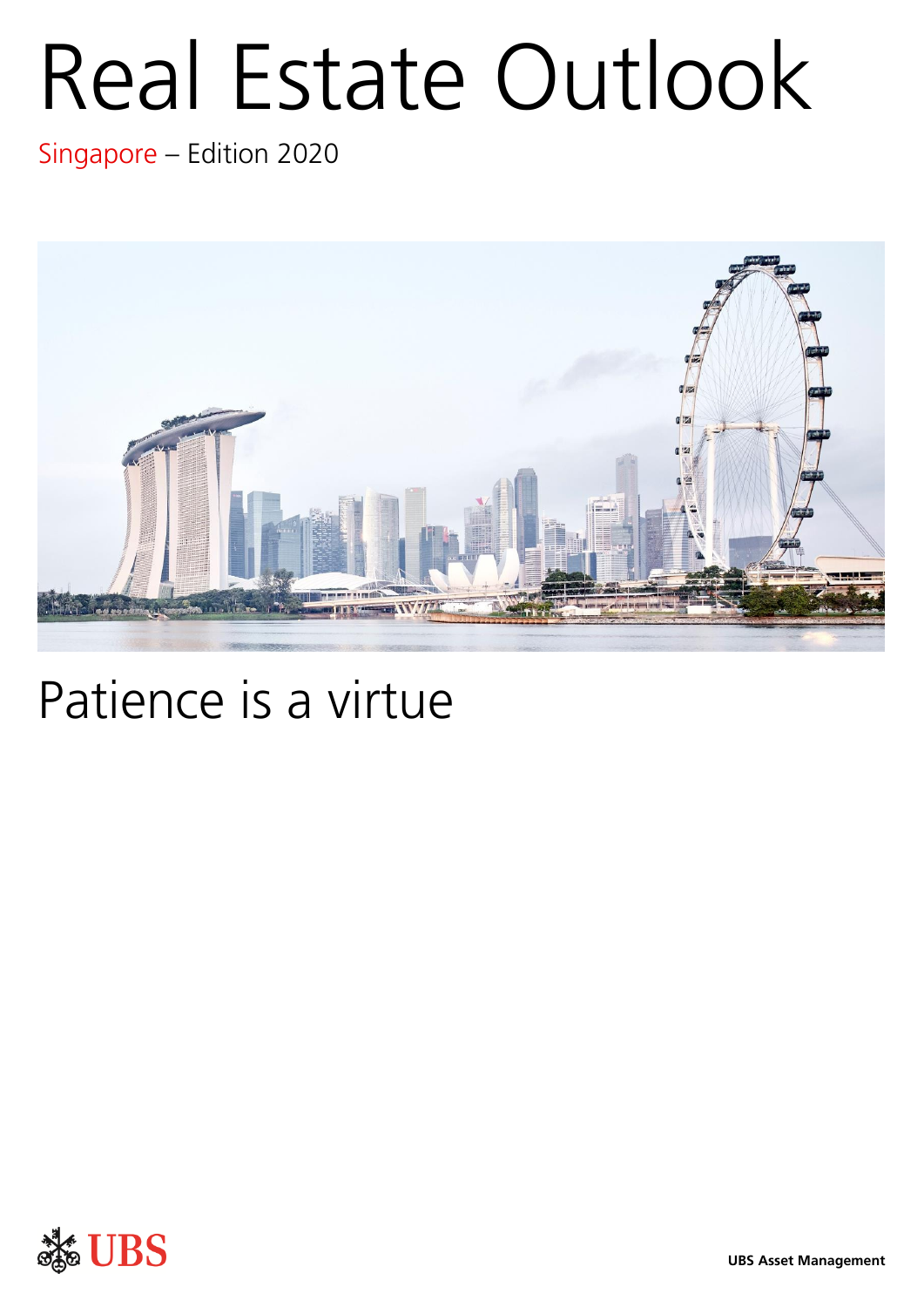



**Adeline Chan** Analyst, Research & Strategy – Asia Pacific

## Cooperation key to transformation.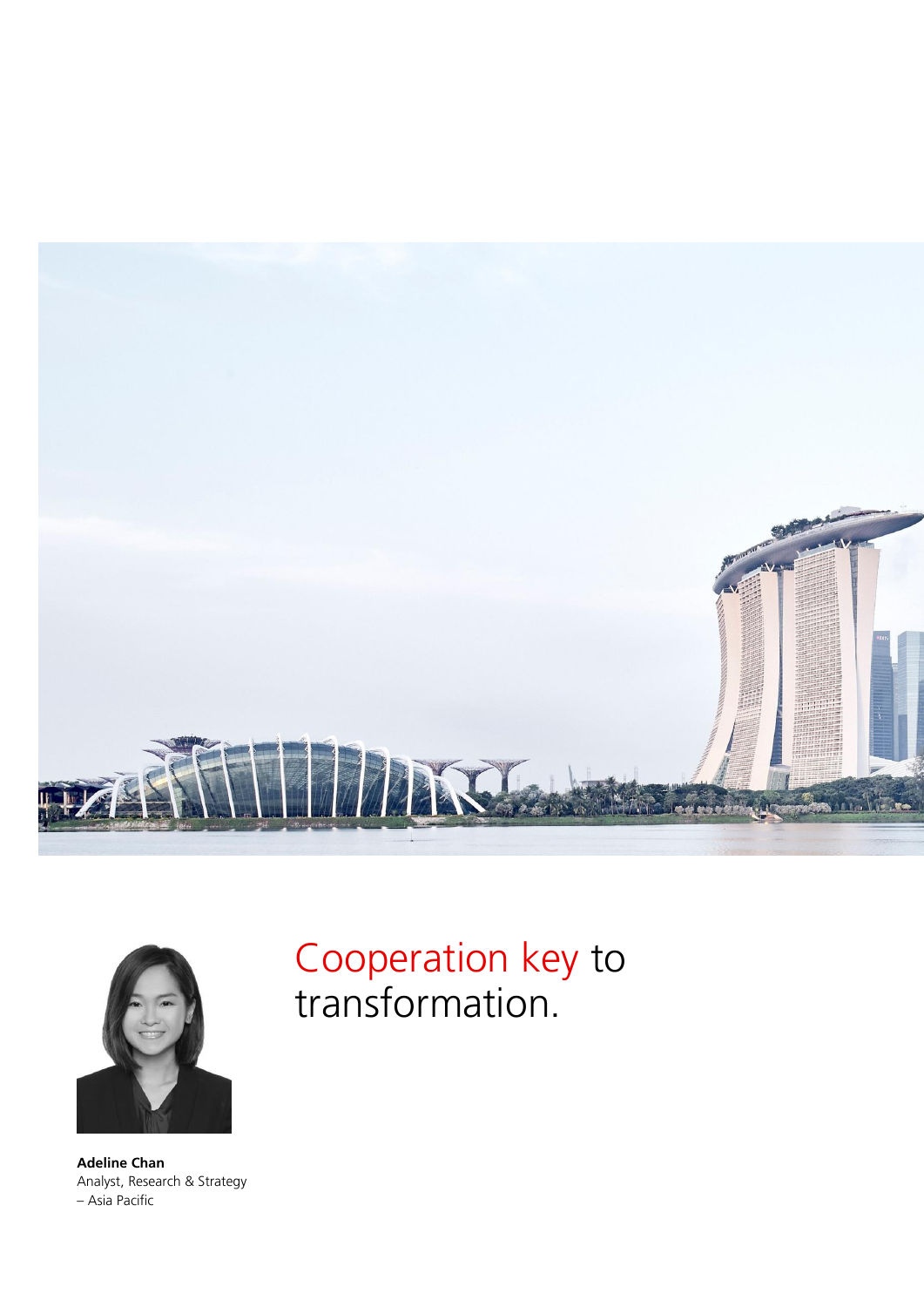

As the city state enters middle age, there is a keen awareness that the coming years will not prove as easy to navigate. Transforming the economy will take a concerted effort from both government and businesses, with the next few years key in gauging progress. Patient investors can still access pockets of real estate opportunities.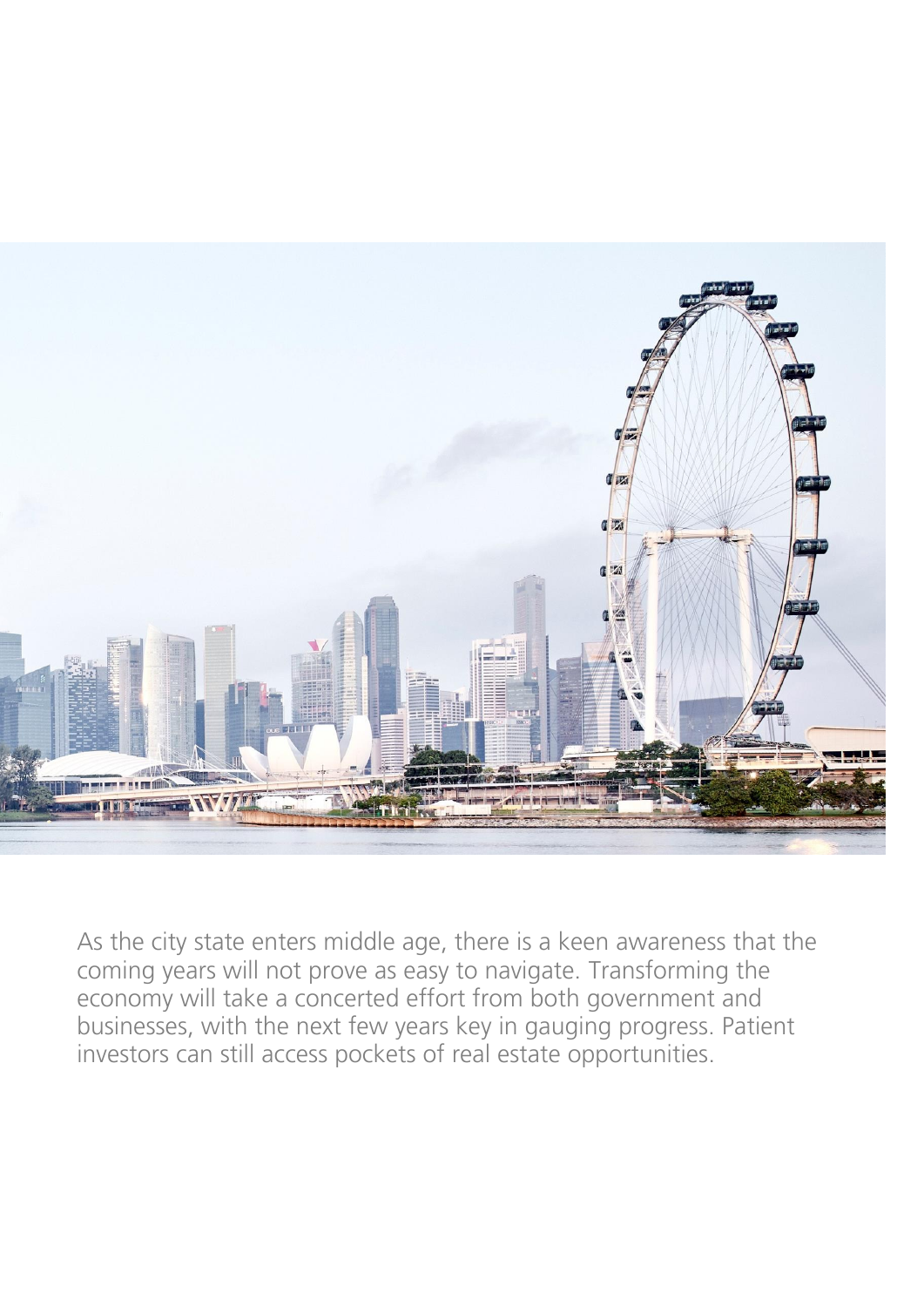### **Singapore**



#### **Transformation calls for patience**

It was not too long ago that the city-state marked its 50<sup>th</sup> year of independence, with much to celebrate amid the economic progress made within half a century. But as Singapore enters middle age, there is also a keen awareness that the coming years will not be as easy to navigate, with the low-hanging fruits already plucked and the country in advanced stages of growth.





Source: Oxford Economics (as at 24 February 2020), UBS Asset Management, Real Estate & Private Markets (REPM), February 2020 Note: Data for the period 2020-2025 are forecasts.

2019 ended with GDP growth of 0.7% YoY<sup>1</sup> , the weakest rate of growth since the GFC – except this time, there wasn't a major one-off trigger such as the meltdown of the financial sector; instead, it was a protracted trade war, the broader trend of rising trade barriers, and a period of synchronized stagnation in the global economy underpinned by a lack of demand drivers that are proving to be worrisome, given that these issues take longer to overcome. The services sector was fairly resilient, supported by the finance, insurance, and business services sectors, while the construction sector pulled ahead, buoyed by public sector infrastructure works.

#### **Signposts we are watching out for**

We are focused on the government's multi-sectoral, multi-year plan to restructure the economy, in a bid to ensure it remains ready and able to tackle the challenges of increased volatility. The next few years will be key in gauging the progress of Singapore's economic restructuring plans, encapsulated in the SGD 4.5 bn Industry Transformation Programme. This is a high-level initiative first introduced by the government in early 2016 to facilitate efforts to raise productivity and innovation levels across 23 industries that make up over 80% of the country's GDP.

Over the past few years, the Industry Transformation Maps (ITMs) started to take more shape and form, and while all 23 ITMs have been launched, the results are mixed. Sectors such as the financial industry have adapted better, but industries that comprise of more small and medium-sized enterprises have yet to make that leap from strategy to execution, especially when they remain bogged down by the perennial bugbears of high labor costs, skills shortages and foreign worker restrictions. Over the next five years, industry will continue to look to government for more clarity on policies and more understanding of and support for business needs, all of which are critical in enabling companies to automate, digitalize, upskill and regionalize.

The next five years will also see several major infrastructure projects, some of which were conceptualized decades ago, inch closer towards completion. Of these, the longest in the making is the Circle Line, the fourth of Singapore's mass rapid transit train lines and one which connects the three other rail lines to the city. Proposals for this rail line first began in the 1990s, with construction and the first operations taking place in the 2000s. With 30 stations now up and running and travel times between some parts of the island reduced by as much as half, the rail line will finally come full circle by 2025 when the loop will be closed with the completion of three new stations.

1

<sup>1</sup> Based on preliminary estimates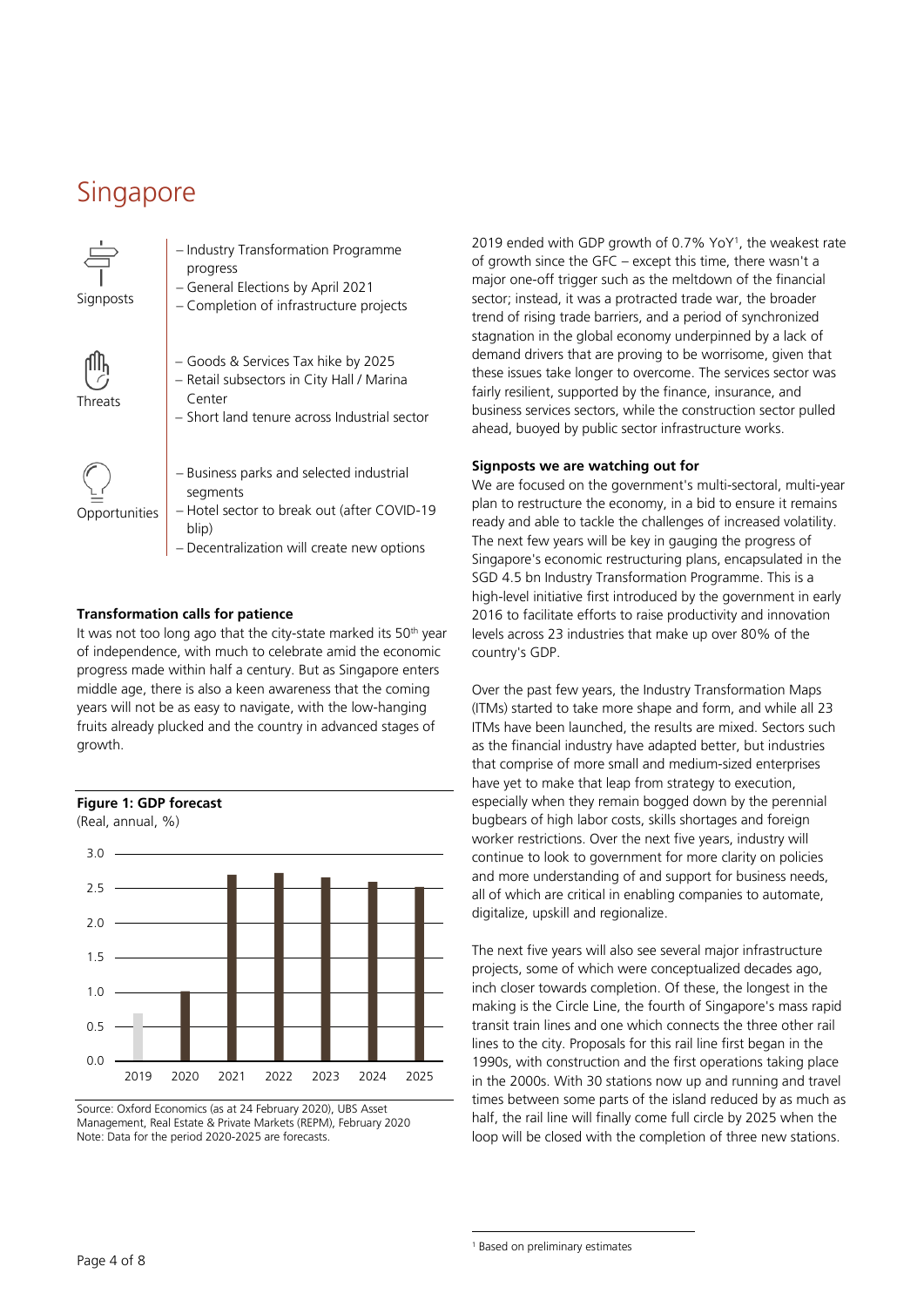In addition, the sixth rail line in Singapore, the Thomson-East Coast Line, will also be progressively completed between 2020 to 2024, and work on the North-South Corridor, a 21.5km long route for vehicles and pedestrians, will also take place. All these are part of the Land Transport Authority's (LTA) longterm plan to improve connectivity across the island and reduce traveling times, with the ambitious aim of compressing 90% of peak period journeys to within 45 minutes by 2040.

In the medium term, greater connectivity would eventually unlock the economic potential of certain decentralized parts of the island. A case in point is Paya Lebar which has been rejuvenated in recent years thanks, largely, to the opening of the Circle Line. Equally importantly, this would also ease the strain on the country's infrastructure, particularly as the population has grown from 2 to 5.7 million in 50 years. What would be the hot-button issues that will require a policy response in the next five years? There would be no shortage of opinions about this as the country heads towards its next General Election (GE), which must take place before April 2021.

As it is, in November 2019, Prime Minister Lee Hsien Loong already called the upcoming GE a "high stakes" one, particularly as it comes at a time of leadership transition within the ruling People's Action Party and a growing trend of the erosion of trust in political leaders seen around the world. To complicate things, the COVID-19 virus started to spread in the region in early 2020, becoming the black swan event that is likely to weigh on a barely-recovering economy.

But an unintended effect is that this has now become a test for Singapore's fourth-generation (4G) leadership, according to political observers, and while it is still relatively early days, the Republic has so far received plaudits for its handling of the crisis, from implementing contact tracing to its upfront communication with the public. In this time of uncertainty, certain topics might be skirted for now, but bread-and-butter issues such as costs of living, job security and inequality will likely come to the fore again the closer the country draws to the GE.

#### **Imminent threats**

One of the clouds looming on the horizon had been the planned Goods & Services Tax (GST) hike, which was announced in early 2018. Given the COVID-19 outbreak, the government has decided to delay the implementation of the tax hike, but affirmed that it would still take place by 2025 in light of rising healthcare and other spending needs. The recent experiences in Japan with its consumption tax hikes in 2014 and 2019 have shown that such a move tends to be followed by a temporary contraction in GDP.

While Singapore's experience has not always been the same (GDP continued to expand after its last GST hike in July 2007) nor is its economy directly comparable with that of Japan, there are legitimate concerns that a GST increase would have a negative impact on household spending and the economy, particularly as growth is now slower and the global environment uncertain. In the real estate space, the sector most likely to be affected would be retail. Some upside could come from the broadening of the tax base to include online purchases and digital services, although this is unlikely to have a major slowing effect on the structural trend of rising e-commerce.

By and large, the Singapore retail sector appears to have weathered the worst of the global retail downturn. And while pipeline supply is tapering off, it might be too early to deem that the whole sector is out of the woods – landlords may have been implementing experiential elements to increase footfall and dwell-time but there is limited evidence to show that this has translated into sales.

The road to recovery could thus be a long one, with most caution reserved for shopping centers in the Downtown Core or City Hall/Marina Center area. Of the three broad areas that the retail market is categorized into – the prime Orchard area, City Hall/Marina Center and the Suburban shopping malls – it is the City Hall/Marina Center area which seems to lack the draw of the prime shopping belt and the residential catchment that supports the suburban malls.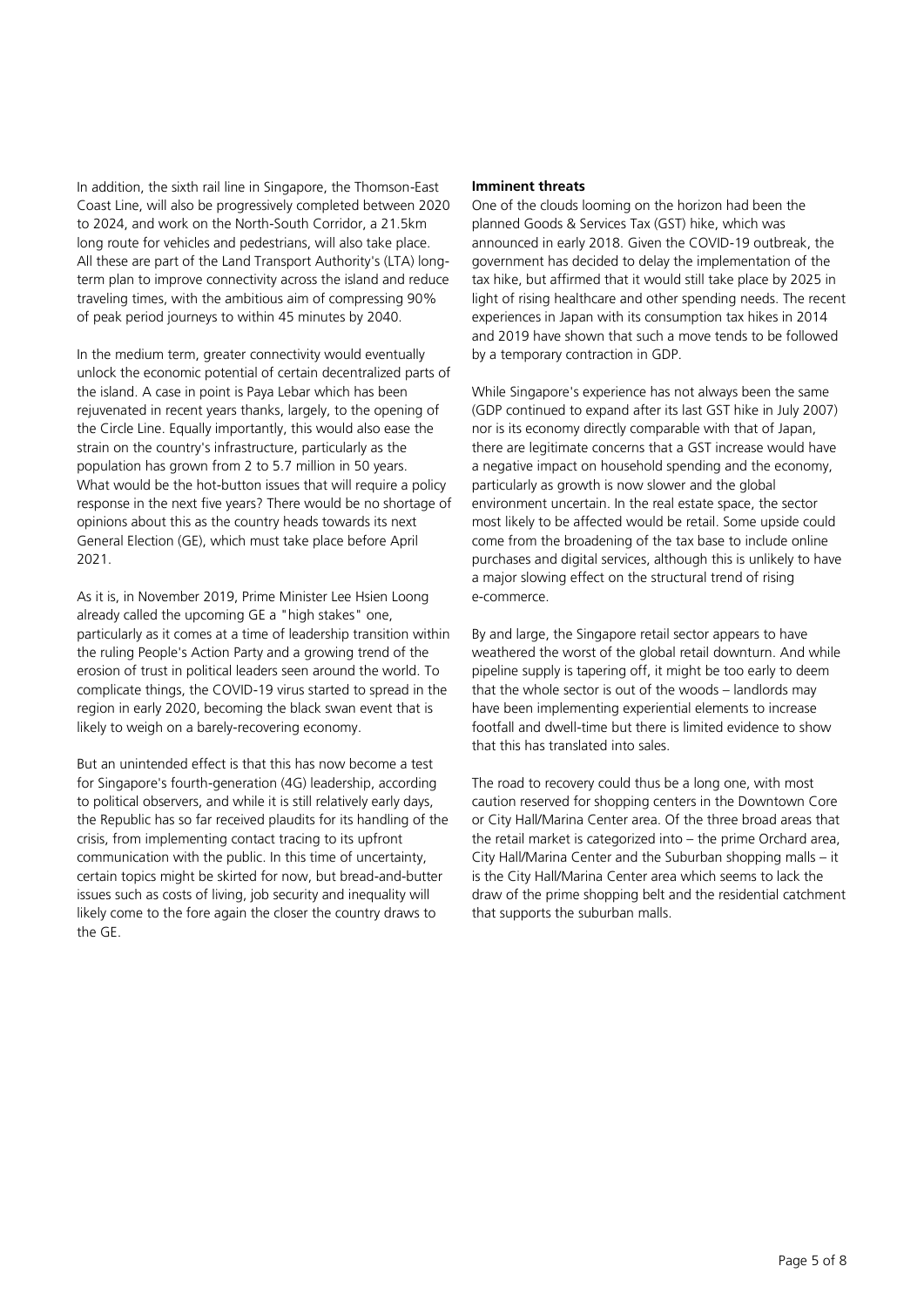This is evident in retail rent performance – average rents in City Hall/Marina Center used to be higher than that of the suburban area but that relationship has been overturned since early 2010, and while Suburban rents have largely remained range-bound, that for City Hall/Marina Center have continued falling and is now roughly 12% below its previous peak in 4Q14, the largest correction among the three sub-markets (Figure 2).



#### **Figure 2: Singapore average shopping center rents** (SGD per sq ft per month)

Source: CBRE ERIX, UBS Asset Management, Real Estate & Private Markets (REPM), March 2020

The final risk to highlight is that of the short land tenures in the industrial property market. This has been an issue for the investment market ever since authorities halved the maximum tenure for industrial sites under its land sales programme from 60 to 30 years in mid-2012. For eight years now, land sale sites have had either 20 or 30-year leases, and prime industrial properties with freehold or land tenures of 60 years and above are scarce. This effectively deters investors from getting into the market, particularly amid the other challenges facing industrial property. Among these is tepid demand from industrialists in recent quarters given the weak global trade picture, with many firms using the current period to consolidate operations.

From a structural perspective, Singapore's manufacturing sector is changing – though it remains a core pillar in the country's economic strategy, it faces a cost disadvantage and thus has to move up the value chain, but this is a massive challenge with no easy executional pathways. The resurgence in new completions in 2020 and again in 2022 after only recently coming out of a multi-year supply glut further compounds the risks in the sector.

#### **Opportunities in the next five years**

**Figure 3: Singapore hotel supply**

Despite the challenges, we think that pockets of strength exist amidst a vastly disparate industrial landscape – in particular, business parks and high-tech industrial buildings. Business park space designed with flexible layouts, ancillary amenities, and good connectivity are still well-occupied and demand remains resilient. Singapore has also primed itself well to be in a strong position to serve high-value added manufacturing including the bio-medical, pharmaceuticals, aerospace and transport engineering sectors, and growth in these industries is expected to support demand for good quality factory space. Investors might find themselves keen to play these themes, but the challenge is finding good quality assets which also have a long-enough land tenure at a reasonable enough price.

(Number of rooms) (1'000)  $\Omega$ 1'000 2'000 3'000 4'000 5'000 2009 2011 2013 2015 2017 2019 2021F 2023F New hotel rooms **Average** 

Source: Singapore Tourism Board, URA, UBS Asset Management, Real Estate & Private Markets (REPM), March 2020

Despite the near-term threat posed by COVID-19, we think that the long-term structural picture is still supportive of the hotel sector in Singapore. Investors with a higher risk appetite might benefit from the upside of a favorable demand-supply situation. Tourist arrivals in Singapore have put on a strong showing over the past 10 years, and while there are ebbs and flows as is expected in the hospitality sector, the trend is undeniably upward.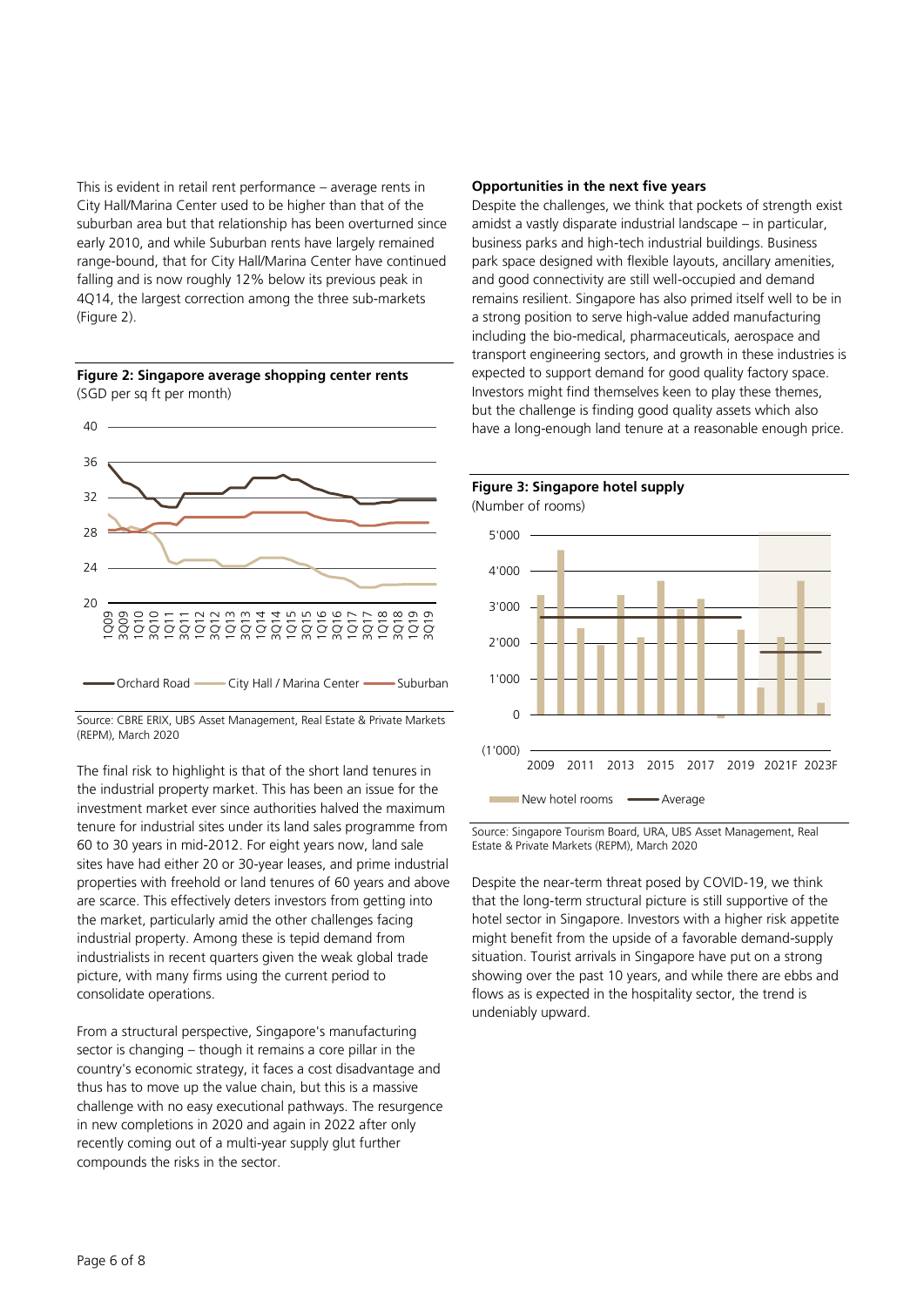Part of this is no doubt attributed to the rise of China as an economic superpower and the resultant growth of the middle class, but that highlights the opportunities that come about when a destination country manages to capture a period of rapid growth in a source market – which is exactly the strategy that Singapore is seeking to replicate and adapt for the growing middle class in Southeast Asia. In addition, the Singapore Tourism Board (STB) is also actively working on efforts to cultivate the appeal of the city -state as an attractive tourist destination.

Between 2009 and 2019, tourist arrivals grew at a CAGR of 7.0% while supply of hotel rooms have barely kept up with a CAGR of 5.0% over the same period. Occupancy rates are thus well -supported, with the standard average occupancy rate climbing to 87.1% in 2019, higher than the 10 -year average of 83.8% according to STB data, and revenue per available room (RevPAR) was similarly above the historical average.

Going forward, pipeline supply of hotels remains limited with the stock of hotel rooms expected to grow at a CAGR of 2.4% between 2019 and 2023, half the levels of the past 10 years (Figure 3). Barring the expected short -term blip from COVID - 19, this should further support the hotel market when visitor arrivals start to recover in the medium term.

On the back of the growth of the transport infrastructure network, we think this will benefit decentralization in the medium -term. Areas like the Jurong Lake District, which has already been positioned as Singapore's second CBD, will see these development plans inch closer to fruition with improved connectivity supporting 'work, live and play' formats. As part of the government's long -term land planning strategies, otherwise unfamiliar areas such as the Punggol Digital District and Paya Lebar are undergoing transformation that will see previously -underdeveloped areas become more vibrant and current.

Will they eventually become established enough to draw commercial occupiers away from well -established areas like the CBD? Decentralized rent levels are generally competitive and asset quality is on par or even better than many aging Grade A and B builing in the CBD. For many, that is still too far -reaching an idea, but we think the possibility is that these decentralized areas could eventually become decent core plus options for investors, bearing in mind that the compact size of Singapore renders most locations very near by time proximity.